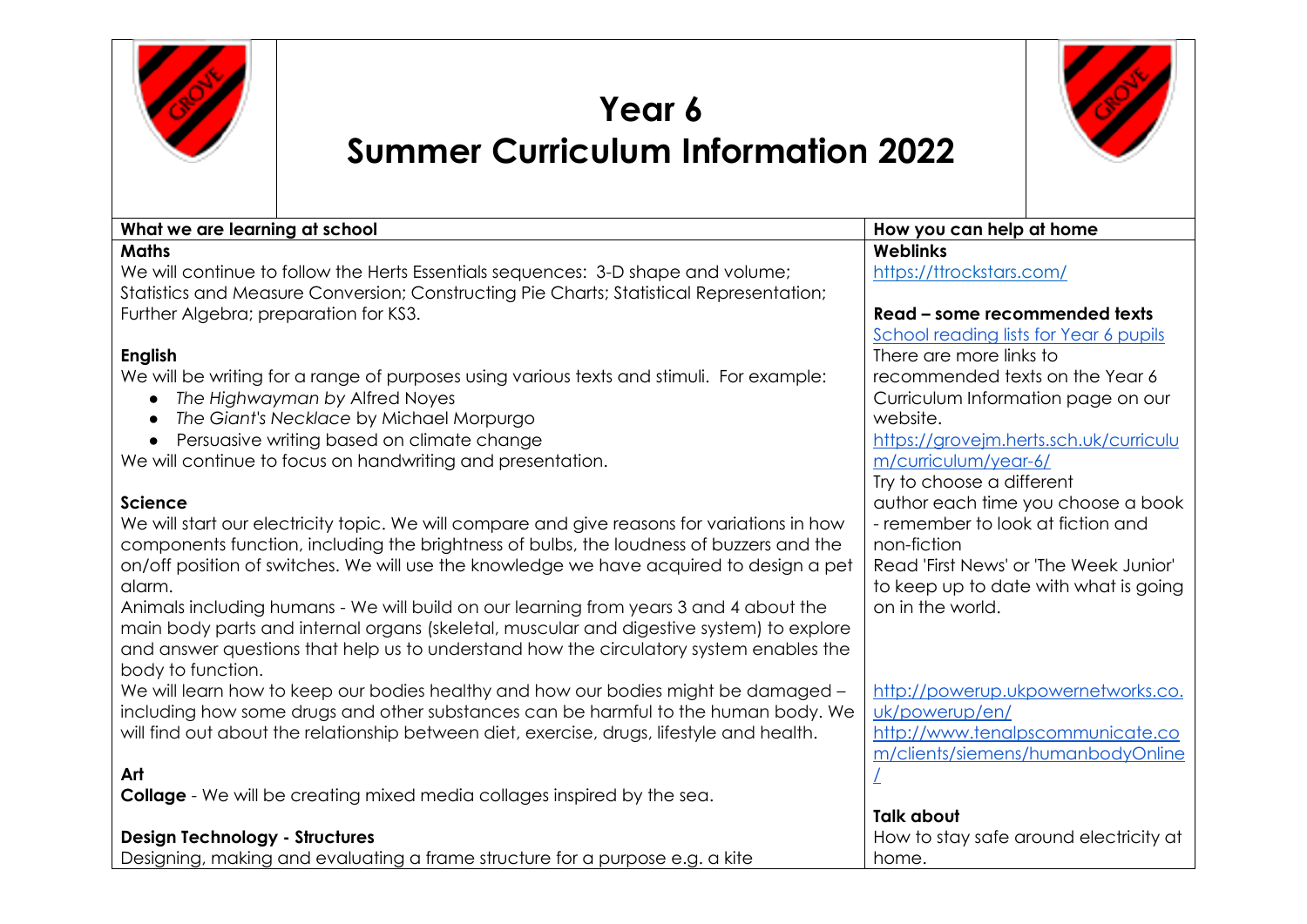| The children will be using a range of skills showing technical knowledge and                 | How to maintain a healthy lifestyle. |
|----------------------------------------------------------------------------------------------|--------------------------------------|
| understanding:                                                                               |                                      |
| develop a specific design specification                                                      |                                      |
| formulate a plan<br>select and use appropriate tools and vocabulary                          |                                      |
| develop skills in strengthening and reinforcing 3-D frameworks                               | http://www.primaryhomeworkhelp.c     |
| use finishing and decorative techniques                                                      | 0.0k/                                |
|                                                                                              |                                      |
| Computing                                                                                    |                                      |
| We will continue to use the Purple Mash units during our computing                           | https://www.tate.org.uk/kids         |
| lessons: Our first unit will be on Blogging then the unit: Text Adventures (using coding).   |                                      |
| The theme of online safety will run throughout the units and will link to our PSHE and well- |                                      |
| being work.                                                                                  |                                      |
| <b>PE</b>                                                                                    |                                      |
| Rounders: consolidation of knowledge and applying strategy, what happens when you            |                                      |
| miss the ball?                                                                               |                                      |
| Athletics: running for speed v distance, throwing and jumping events                         |                                      |
| Golf: to use a range of shots and tactics and to work collaboratively                        |                                      |
| Tennis: round robin doubles applying and developing knowledge in games                       |                                      |
| <b>Music</b>                                                                                 |                                      |
| We will start the term focusing our learning around the song: You've Got A Friend by         |                                      |
| Carole King.                                                                                 |                                      |
| The material presents an integrated approach to music where games, the dimensions of         |                                      |
| music (pulse, rhythm, pitch etc), singing and playing instruments are all linked.            |                                      |
| Later in the term, we will be learning songs to be performed in our end of term              |                                      |
| production.                                                                                  |                                      |
| <b>RE</b>                                                                                    |                                      |
| Christianity and Buddhism: Human Responsibility & Values, Justice and Fairness:              |                                      |
| We will be considering and applying ideas about ways in which diverse communities            |                                      |
| can live together for the wellbeing of all. This will allow us to respond thoughtfully to    |                                      |
| ideas about values, respect and human responsibility.                                        |                                      |
| We will also be discussing our own and others' ideas about ethical questions, reflecting     |                                      |
| upon what is considered right and wrong and what is just and fair.                           |                                      |
| <b>PSHE</b>                                                                                  |                                      |
| We will be focussing on First Aid (choking and calling for emergency services) and the       |                                      |
| Jigsaw themes of Relationships and Changing Me.                                              |                                      |